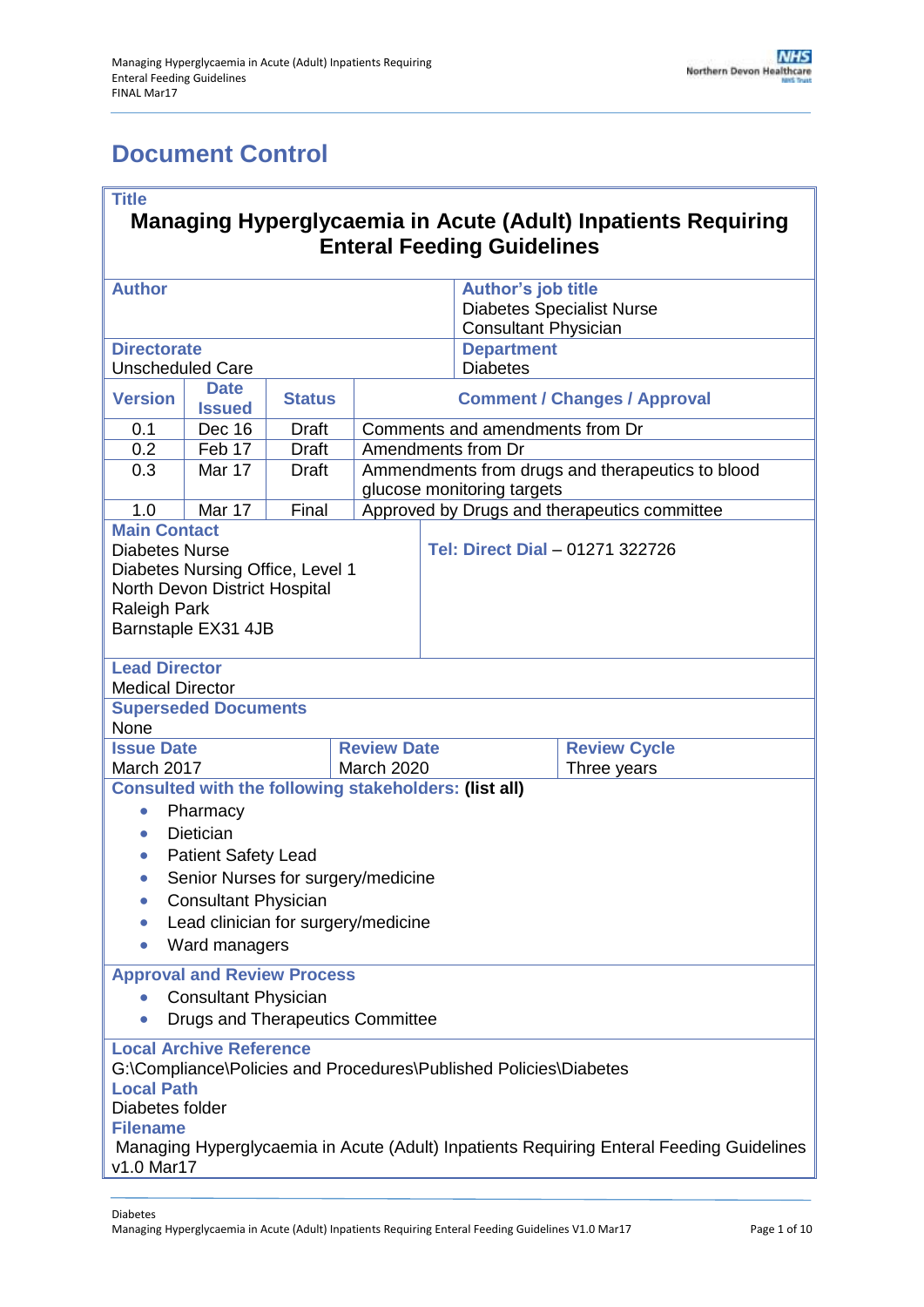| Policy categories for Trust's internal | Tags for Trust's internal website (Bob) |
|----------------------------------------|-----------------------------------------|
| website (Bob)                          | Hyperglycaemia, Enteral Feeding, NG,    |
| <b>Diabetes</b>                        | Diabetes, Insulin                       |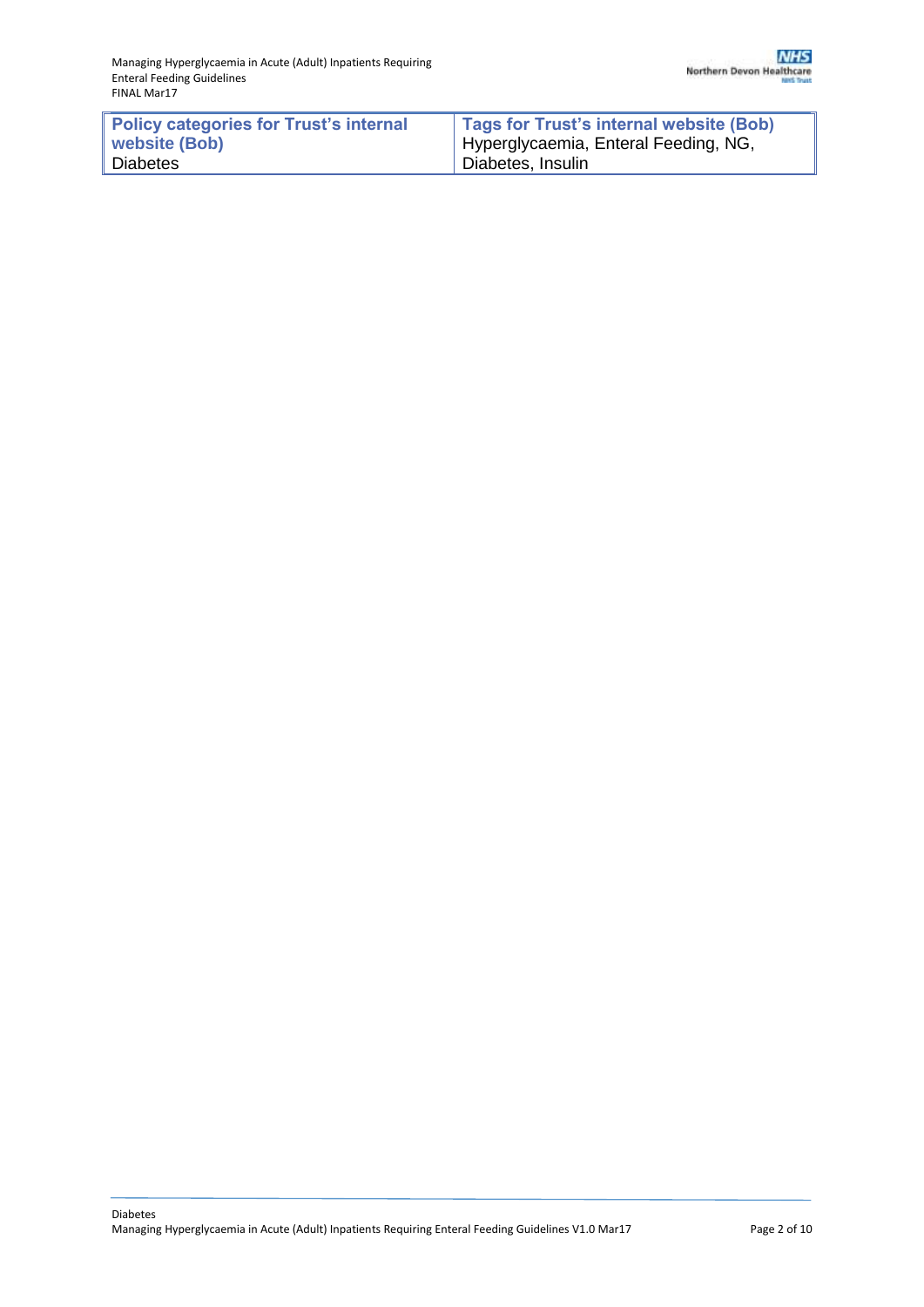## **CONTENTS**

| 1.  |                                                                                     |
|-----|-------------------------------------------------------------------------------------|
| 2.  |                                                                                     |
| З.  |                                                                                     |
| 4.  |                                                                                     |
| 5.  |                                                                                     |
| 6.  |                                                                                     |
|     |                                                                                     |
|     |                                                                                     |
|     |                                                                                     |
|     |                                                                                     |
|     |                                                                                     |
| 7.  | General principles for the management of hyperglycaemia in acute (adult) inpatients |
|     |                                                                                     |
|     |                                                                                     |
|     |                                                                                     |
|     |                                                                                     |
| 8.  |                                                                                     |
| 9.  |                                                                                     |
| 10. |                                                                                     |
| 11. |                                                                                     |
| 12. |                                                                                     |

## <span id="page-2-0"></span>**1. Introduction**

**1.1.** This document sets out Northern Devon Healthcare NHS Trust's best practice guidelines for the management of hyperglycaemia in acute adult inpatients requiring Enteral feeding.

## <span id="page-2-1"></span>**2. Background**

**2.1.** It is widely recognised that improving nutritional status with artificial feeding has the associated short term complication of hyperglycaemia even in adults without diabetes (Pasquel et al, 2011). Research suggests that hyperglycaemia can increase the risk of developing systemic inflammation, poor immune function and endothelial and mitochondrial dysfunction; delaying the healing process (Grout et al, 2012). Therefore achieving optimum glycaemic control can reduce morbidity and mortality (Kumar, 2011).

## <span id="page-2-2"></span>**3. Purpose**

**3.1.** The purpose of this document is to provide guidance on managing a patient with hyperglycaemia requiring enteral feeding.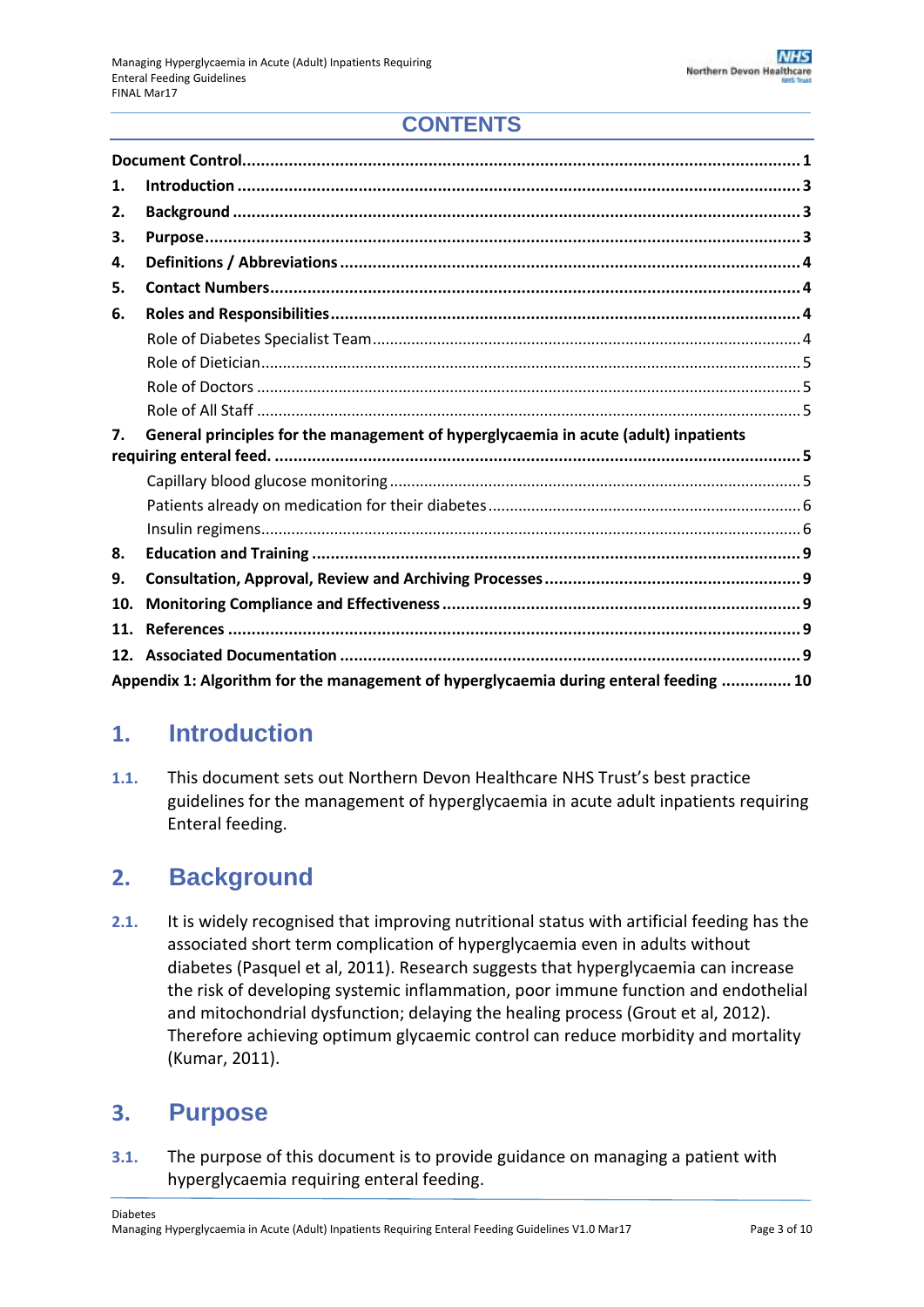#### **3.2.** Implementation of this guideline will ensure:

- **3.3.** Safe management of a patient with enteral feeding induced hyperglycaemia
- **3.4.** This guideline applies to all staff involved in the care of the acute adult inpatient requiring Enteral feeding

#### **Target patient group:**

• All patients requiring enteral feeding

#### **Aims**

- To improve glycaemic control in patients requiring enteral feeding (excluding patients on ICU who should follow the ICU feeding protocol)
- To provide guidance on blood glucose monitoring, medication, insulin regimens, management of hyperglycaemia and treatment of hypoglycaemia in patients requiring enteral feeding

## <span id="page-3-0"></span>**4. Definitions / Abbreviations**

- **DSN** Diabetes Specialist Nurse
- **CBG** Capillary blood glucose
- **NGT** Nasogastric tube
- **VRII** Variable rate insulin infusion
- **IV** Intravenous
- **IM** Intramuscular

## <span id="page-3-1"></span>**5. Contact Numbers**

**5.1.** The Diabetes Specialist Nursing Team can be contacted on 01271 322726 and internal extension 2726 or alternatively on bleep number 044.

## <span id="page-3-3"></span><span id="page-3-2"></span>**6. Roles and Responsibilities**

### **Role of Diabetes Specialist Team**

**6.1.** To provide expert advice and guidance with the aim to optimise glycaemic control.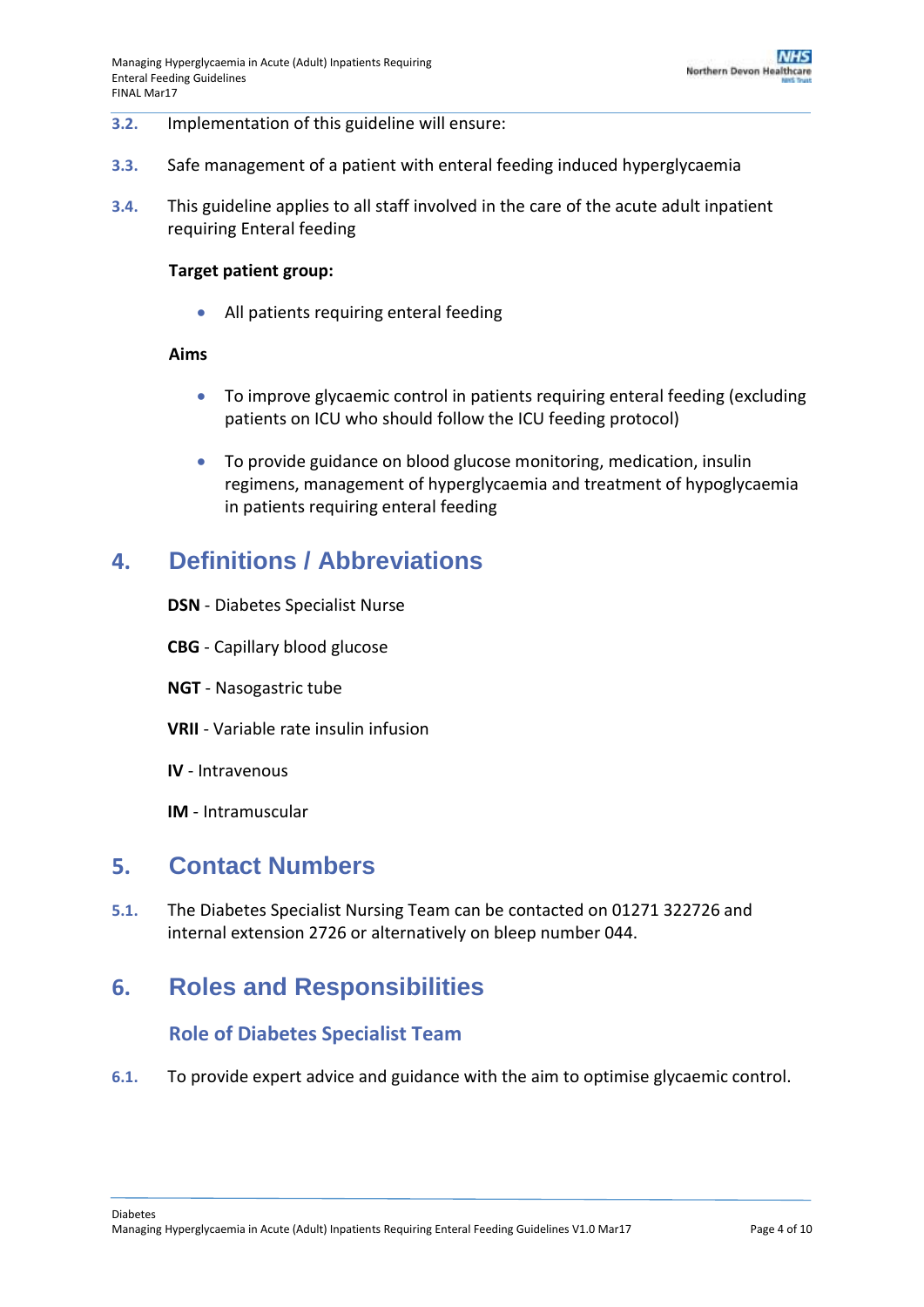### **Role of Dietician**

- <span id="page-4-0"></span>**6.2.** Regularly review enteral requirements and liaise with Diabetes team if any changes are made.
- <span id="page-4-1"></span>**6.3.** To ensure Diabetes Team are aware of patient on enteral feed.

#### **Role of Doctors**

<span id="page-4-2"></span>**6.4.** To monitor venous blood glucose and urea and electrolytes on a daily basis.

#### **Role of All Staff**

- **6.5.** To ensure Diabetes Team are aware of patients on enteral feed.
- **6.6.** Aim to monitor and maintain glycaemic control and fluid and electrolyte balance during admission.

## <span id="page-4-3"></span>**7. General principles for the management of hyperglycaemia in acute (adult) inpatients requiring enteral feed.**

### <span id="page-4-4"></span>**Capillary blood glucose monitoring**

#### **Patients not known to have diabetes:**

**7.1.** At least twice in every 24 hours

#### **Patients with diabetes:**

- **7.2.** Prior to feed to establish baseline
- **7.3.** 4 hourly initially
- **7.4.** 6 hourly when stable

#### **Target capillary blood glucose range:**

- **7.5.** Aim for blood glucose levels 6.0-12.0mmol/L.
- **7.6.** Blood glucose targets should be tailored to the individual patient

#### **Points to remember:**

- **7.7.** Patients receiving enteral feed should have their capillary blood glucose checked based on clinical need and not just at mealtimes.
- **7.8.** Patients with blood glucose levels above 12.0mmol/L on more than 2 consecutive occasions should be referred to the diabetes team at earliest opportunity, for out of office hours or weekends then follow guidance below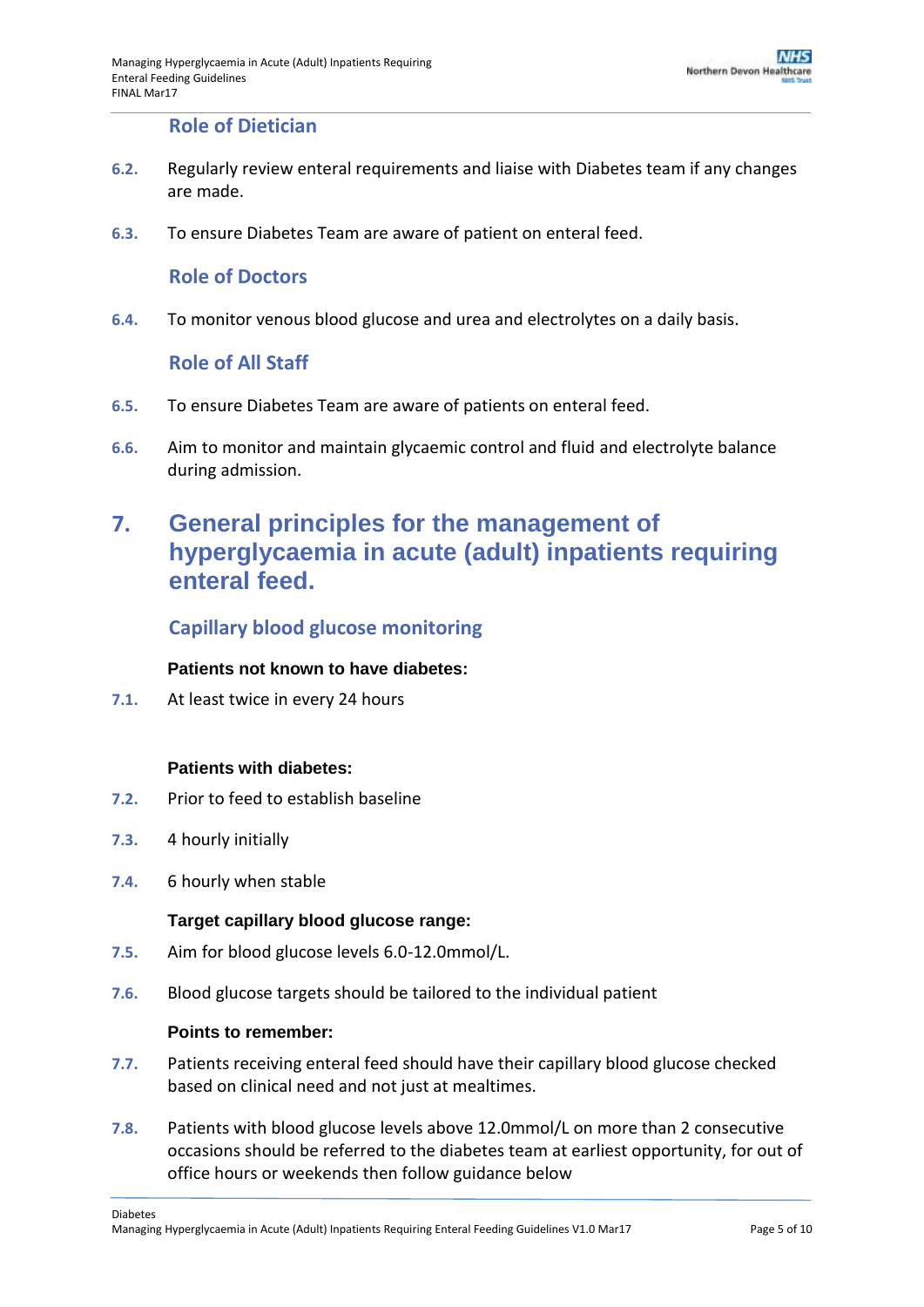**7.9.** If blood glucose consistently above 14.0 mmol/L and patient unwell assess for DKA or HHS and refer to available pathways (MAU, ICU and A&E)

### **Patients already on medication for their diabetes**

- <span id="page-5-0"></span>**7.10.** Metformin can be continued (if not contraindicated) as a re-suspended powder which can be administered via the nasogastric tube
- **7.11.** Crushing oral hypoglycaemic medication such as Sulphonylureas (e.g Gliclazide, Glipizide, Glimeperide, Tolbutamide) is not advised due to the unpredictable absorption of the medication therefore should be withheld until the patient is able to swallow safely and enteral feed discontinued

### **Insulin regimens**

<span id="page-5-1"></span>**7.12.** Insulin regimens should be tailored to the individual patient

#### **Patients who are insulin naïve**

**7.13.** Refer to the diabetes team at the earliest opportunity

#### **Feeding over 20-24 hours:**

- **7.14.** Subcutaneous isophane insulin (e.g. Insulatard, Humulin I, Insuman Basal)
- **7.15.** Starting doses of 10 units to be prescribed and administered at start of feed and 10-12 hours later
- **7.16.** Titrate doses by at least 10-20% if hyperglycaemia persists

#### **Feeding over 10-18 hours:**

- **7.17.** Subcutaneous isophane insulin (e.g. Insulatard, Humulin I, Insuman Basal)
- **7.18.** Starting dose of 12 units to be prescribed and administered at start of feed and 8 units 8-10 hours later
- **7.19.** Titrate by at least 10-20% if hyperglycaemia persists

#### **Bolus Feeds: (at mealtimes administered via an enteral syringe)**

**7.20.** Refer to the diabetes team at the earliest opportunity

### **Patients with type 2 Diabetes already on insulin**

- **7.21.** Refer to the diabetes team at the earliest opportunity
- **7.22.** If patient has not been receiving usual insulin prior to feed commencing, then commence insulin naïve pathway as above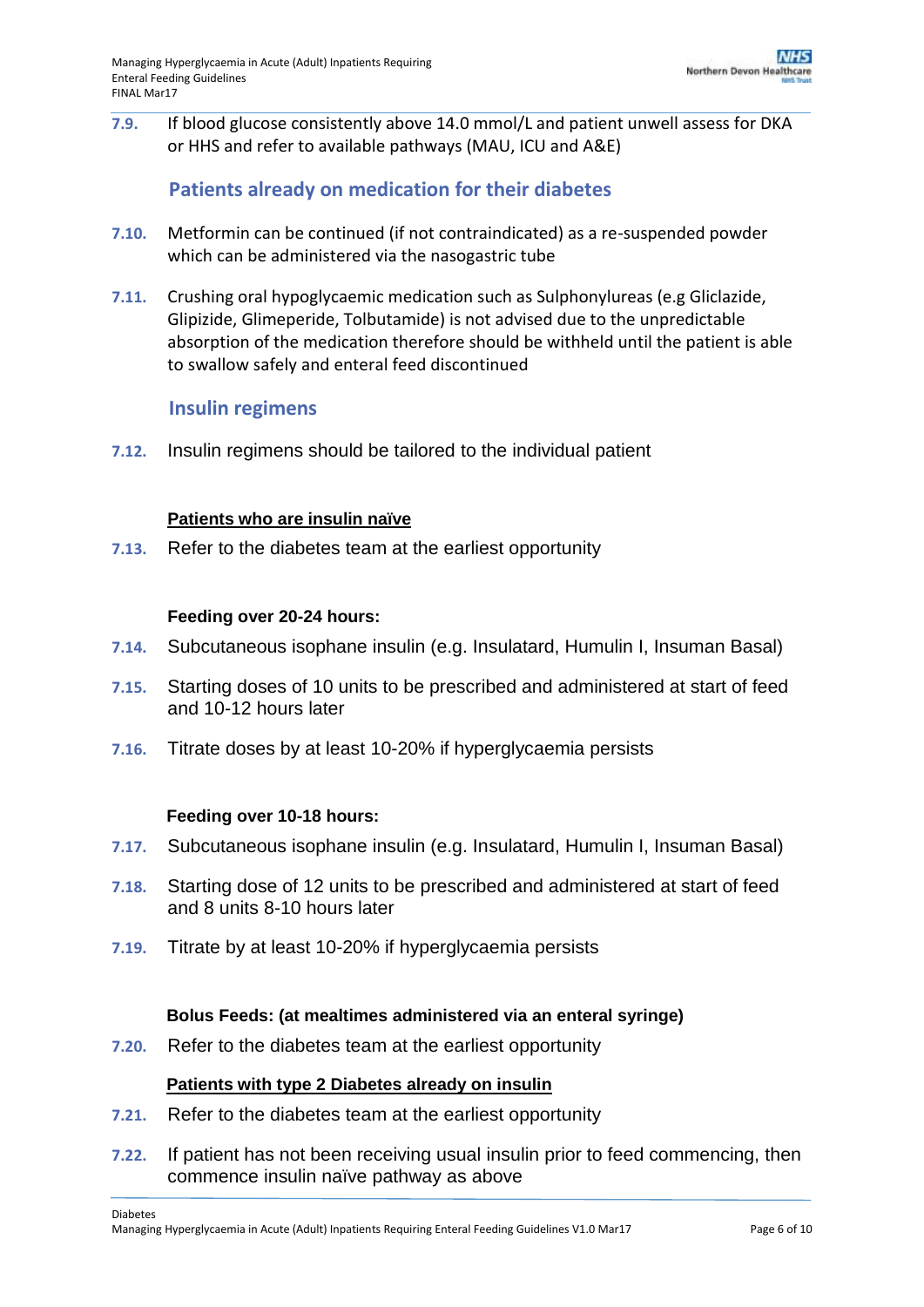- **7.23.** If patient has continued their usual insulin prior to feed commencing then consider a switch to Isophane insulin (e.g. Insulatard, Humulin I, Insuman Basal) as guided by timings of feeding regimen (see above).
- **7.24.** Doses may need to reflect patient's usual doses and may need reduction of up to 20% when changing the type of insulin

#### **Patients with type 1 diabetes**

- **7.25.** Refer to the diabetes team at the earliest opportunity
- **7.26.** If possible, speak to the patient regarding their usual insulin regimen and how they would like to manage their insulin during the enteral feeding period
- **7.27.** Long acting basal insulin (e.g. Lantus, Levemir, Abasaglar) should continue at the usual dose initially
- **7.28.** Patients usual bolus doses of rapid/short acting insulin will need to be adjusted to fit in with the feeding regimen
- **7.29.** For example: for a feed running over 20-24 hours, bolus doses could be administered at start of feed then, 6 and 12 hours into feed

#### **Patient on a continuous subcutaneous insulin infusion (CSII) pump**

- **7.30.** Refer to the diabetes team at the earliest opportunity
- **7.31.** Is patient fully competent and able to manage the insulin pump?

#### **Rationale for deeming patient competent should be documented in the notes and competency assessed on a daily basis**

**7.32.** If not deemed competent, then discontinue the insulin pump and commence subcutaneous regimen for type 1 diabetes as above

#### **Timing of insulin**

**7.33.** The timing of insulin injections must coincide with feed timings and not at usual meal times regardless of whether this is during the day or at night

#### **Variable rate insulin infusion (VRII)**

- **7.34.** Avoid use of intravenous insulin wherever possible
- **7.35.** If the patient is confused and repeatedly pulling out enteral tube, identify causes of confusion and treat accordingly. Intravenous insulin could be considered to manage hyperglycaemia. Refer to the diabetes team at the earliest opportunity.
- **7.36.** If the patient requires management for diabetic ketoacidosis (DKA) or hyperosmolar hyperglycaemic state (HHS) pathways are available on MAU and patients should be managed in this specialist area.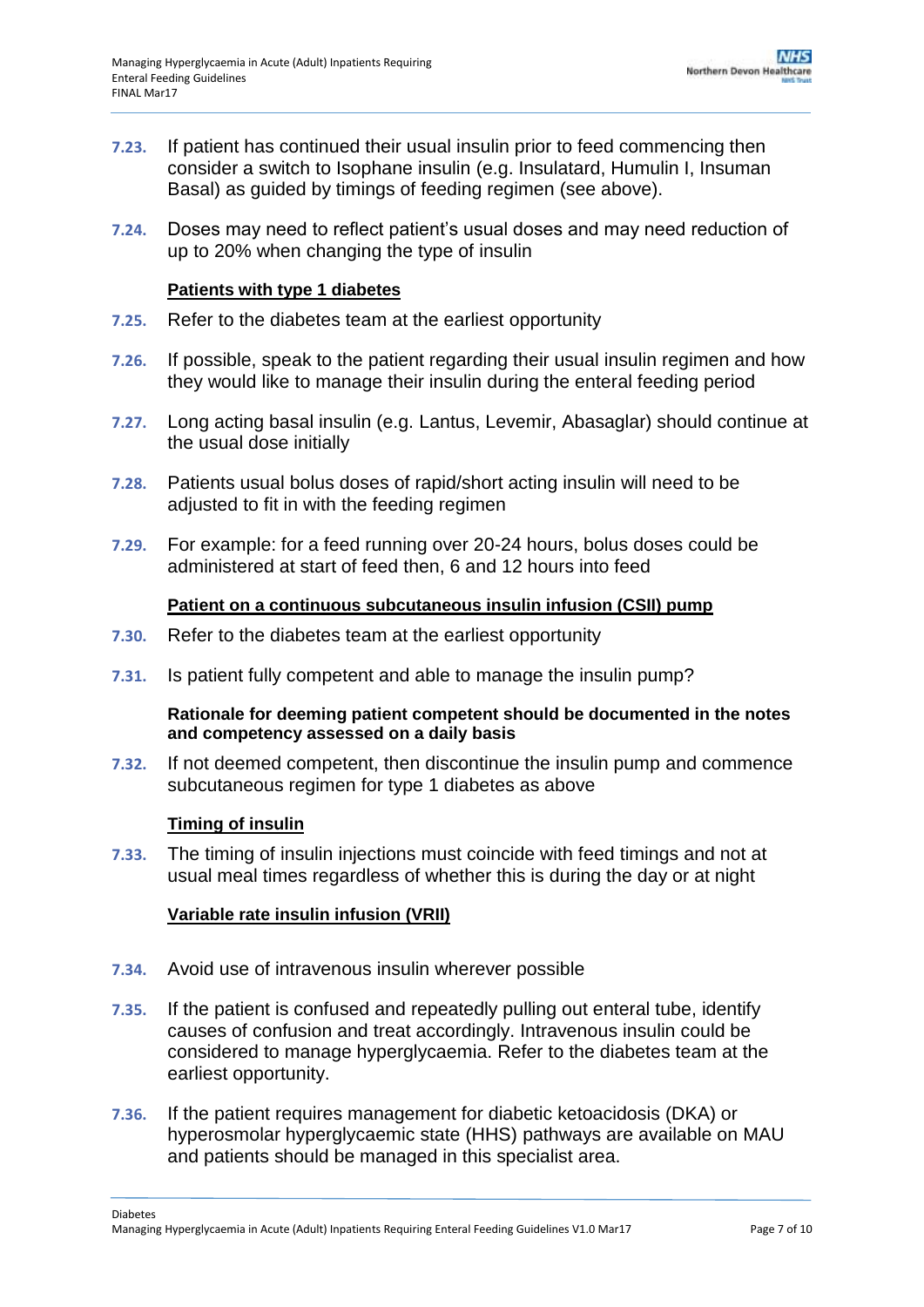#### **If feeding tube is removed after subcutaneous insulin injection is given**

- **7.37.** Replace tube as per protocol if possible and continue feed
- **7.38.** If unable to replace tube, ensure patient has IV access, monitor blood glucose hourly and treat hypoglycaemia as below

#### **Hypoglycaemia**

#### **Pathway to follow if enteral tube is patent:**

- **7.39.** Mix 4 level teaspoons sugar in 50mls water and administer via the enteral tube using an enteral syringe
- **7.40.** Do not use fizzy drinks with enteral tubes as they can damage the tube
- **7.41.** Flush with water
- **7.42.** Re- check blood glucose in 10 minutes and repeat sugared water if blood glucose remains under 4.0 mmol/L
- **7.43.** If blood sugar is above 4.0 mmol/L after 10 minutes, give 100mls of a milk based supplement e.g. Fresubin Energy drink using a 50mls enteral syringe and flush with 50mls water
- **7.44.** Restart normal feeding regimen
- **7.45.** Do not withhold next insulin dose, dose adjustment will be required

#### **Pathway to follow if enteral tube is not patent or there is no enteral tube**

- **7.46.** Urgent medical review
- **7.47.** Ensure IV access
- **7.48.** Do not use glucogel due to risk of aspiration
- **7.49.** Administer 150ml 10% IV Glucose over 10-15minutes
- **7.50.** Or
- **7.51.** Administer IM glucagon 1mg (**only if the patient has been receiving feed**)
- **7.52.** If feed not recommenced proceed to 100mls/hr 10% IV Glucose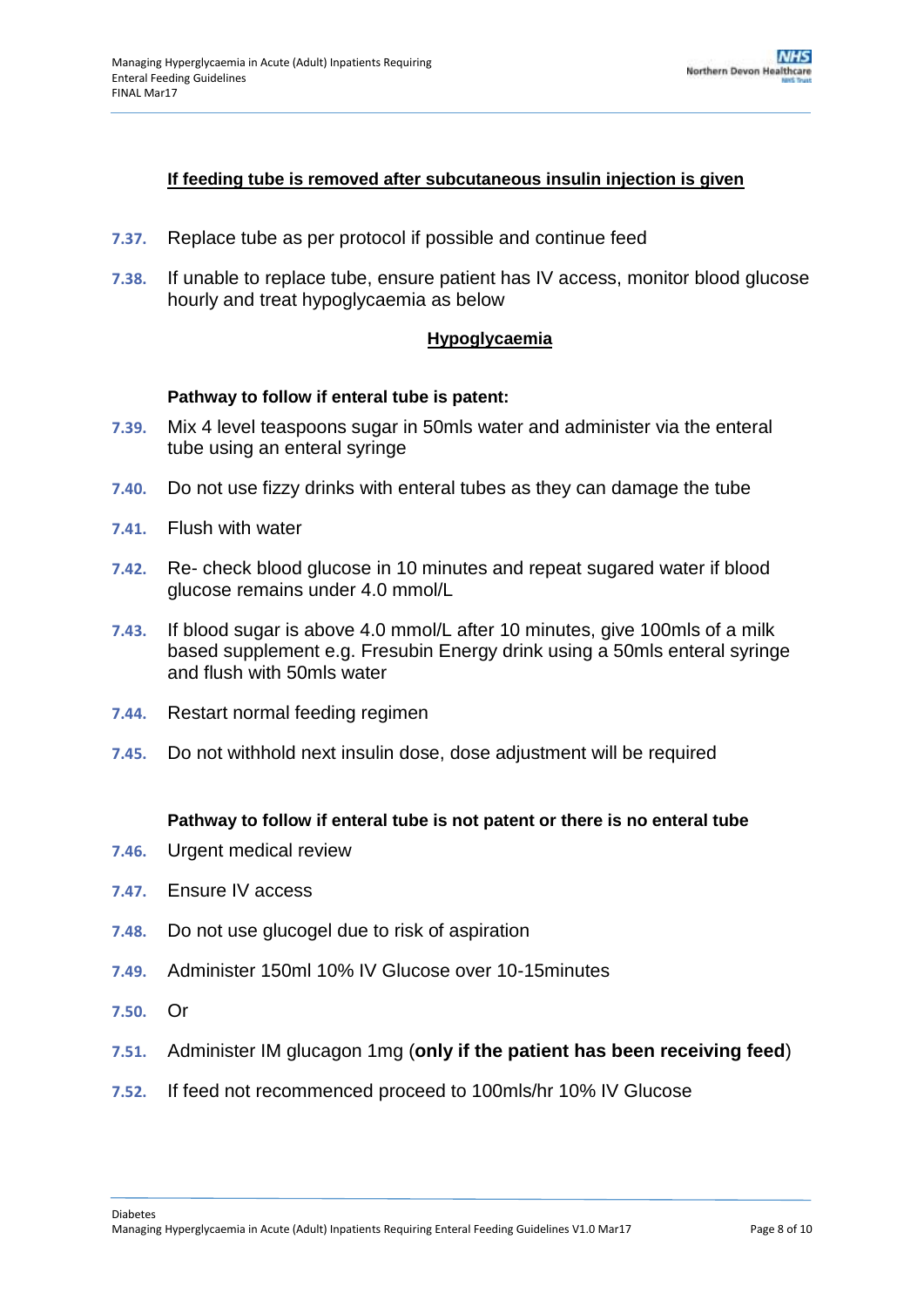### <span id="page-8-0"></span>**8. Education and Training**

**8.1.** Responsibility for education and training lies with the Diabetes Specialist Nursing Team. It will be provided through informal training on the ward.

### <span id="page-8-1"></span>**9. Consultation, Approval, Review and Archiving Processes**

- **9.1.** The author consulted with all relevant stakeholders. Please refer to the Document Control Report.
- **9.2.** Final approval was given by drugs and therapeutics committee on
- **9.3.** The guidelines will be reviewed every 3 years. The author will be responsible for ensuring the guidelines are reviewed and revisions approved by the drugs and therapeutics committee in accordance with the Document Control Report.
- **9.4.** All versions of these guidelines will be archived in electronic format by the author within the Diabetes Team policy archive.
- **9.5.** Any revisions to the final document will be recorded on the Document Control Report.
- **9.6.** To obtain a copy of the archived guidelines, contact should be made with the author.

### <span id="page-8-2"></span>**10. Monitoring Compliance and Effectiveness**

**10.1.** Monitoring of implementation, effectiveness and compliance with these guidelines will be the responsibility of the author. Where non-compliance is found, it must have been documented in the patient's medical notes.

### <span id="page-8-3"></span>**11. References**

National Institute for Health and Clinical Excellence (2006) "Nutrition Support in Adults: Clinical Guideline 32." NICE. London. [www.nice.org.uk/CG032NICEguideline](http://www.nice.org.uk/CG032NICEguideline)

Joint British Diabetes Societies (JBDS) for inpatient care (2012) Glycaemic management during the inpatient enteral feeding of stroke patients with diabetes. NHS Diabetes

## <span id="page-8-4"></span>**12. Associated Documentation**

[Hypoglycaemia in Adults with Diabetes Mellitus –](http://ndht.ndevon.swest.nhs.uk/policies/?p=3630) Hospital Management Guidelines (Available on BOB)